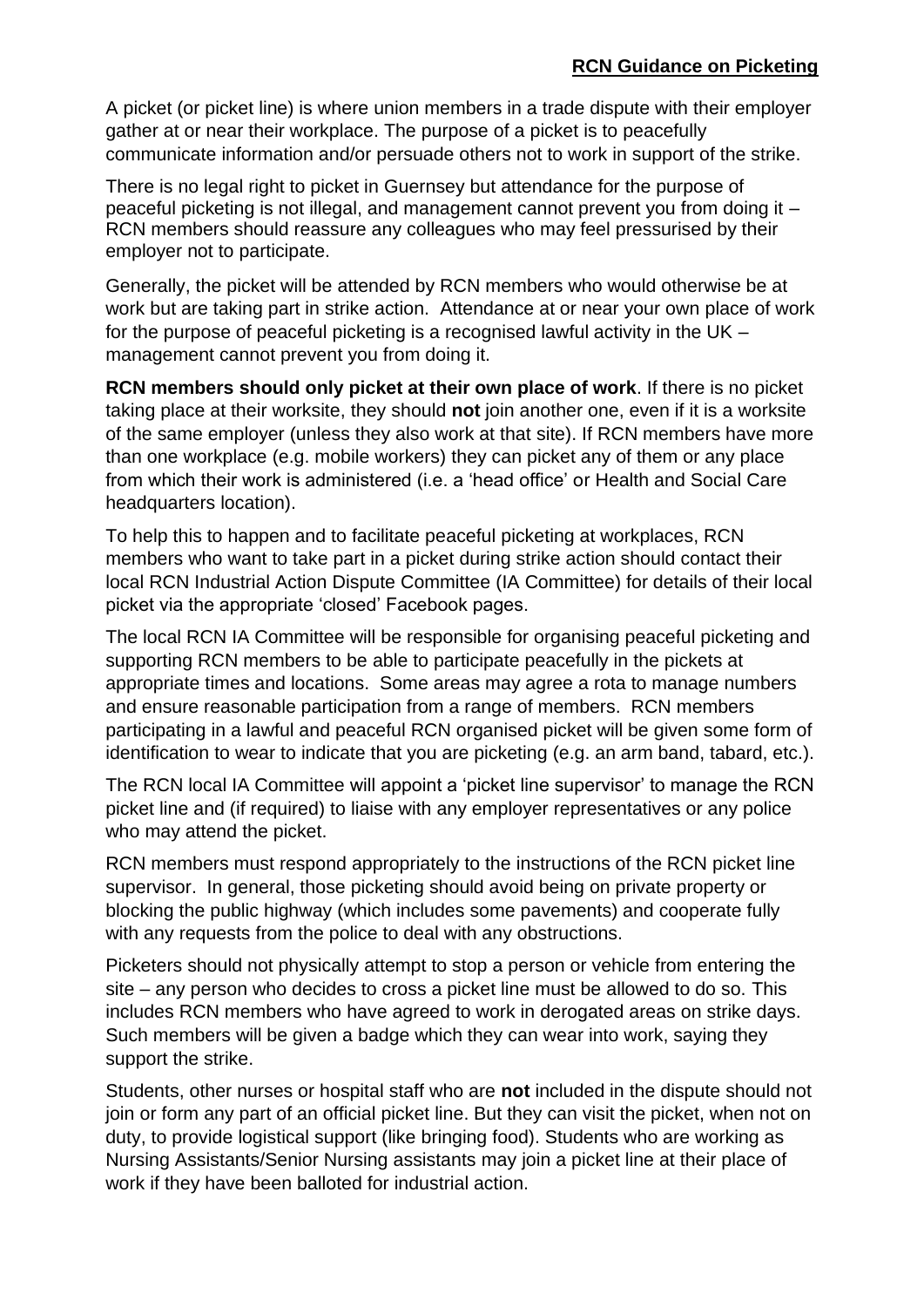RCN members, including those from parts of the UK, who are not directly involved in the dispute, cannot form part of a picket. Members of the public are not prevented from visiting a picket line to show their support. However, such visitors should not form part of the picket or take part in picketing activity (such as seeking to peacefully persuade others not to work in support of the strike).

## **Role of RCN Picket Supervisor**

The role of the picket line supervisor is to:

- manage the picket to ensure it is peaceful
- carry out a risk assessment of the proposed location for pickets, including the safety of the location and risks from moving vehicles or slips, trips and falls; exposure to weather extremes; and the health and well-being of picketers, including access to fluids and food.
- distribute identification (e.g. armbands or tabards) and picketing material to RCN members participating in the picket
- ensure that workers from other places of work do **not** join the picket line, and that any offers of support on the picket line from outsiders are politely refused
- ensure that the number of pickets at any entrance to, or exit from, a place of work is not so great as to cause an obstruction or give rise to fear and resentment amongst those seeking to cross that picket line
- liaise with picket supervisors of other unions if they are involved in the picketing, to ensure peaceful picketing is established and maintained
- contact the lead for the RCN Local IA Committee immediately if they experience any difficulty on the picket line – if the Local IA Committee lead official is not available the RCN helpline should be contacted on **0345 772 6100**.
- act as a point of contact/liaison for the police (if) required during the period of picketing.

## **Expectations of RCN members during pickets**

Picket rules must be followed by members and are set out as follows:

- Picketing must be carried out in contemplation or furtherance of the dispute;
- Members must only join a picket at or near their own place of work;
- Members are advised that the purpose of picketing is to peacefully communicate information to employers, other employees and the public on the reasons for the dispute and on the planned actions being taken by the RCN and/or or peacefully to persuade a person to work or not to work;
- Members may speak with members of the public, employers or other employees and may distribute RCN information leaflets designed to share information with the public.
- Members may also carry official RCN banners and placards presenting information on the dispute.
- Where members are picketing at a main entrance, they must not interfere with the performance of other employees who are not involved in the dispute;
- Members must not obstruct traffic or hinder entrances by sitting, kneeling or lying down in a public entrance that is being picketed;